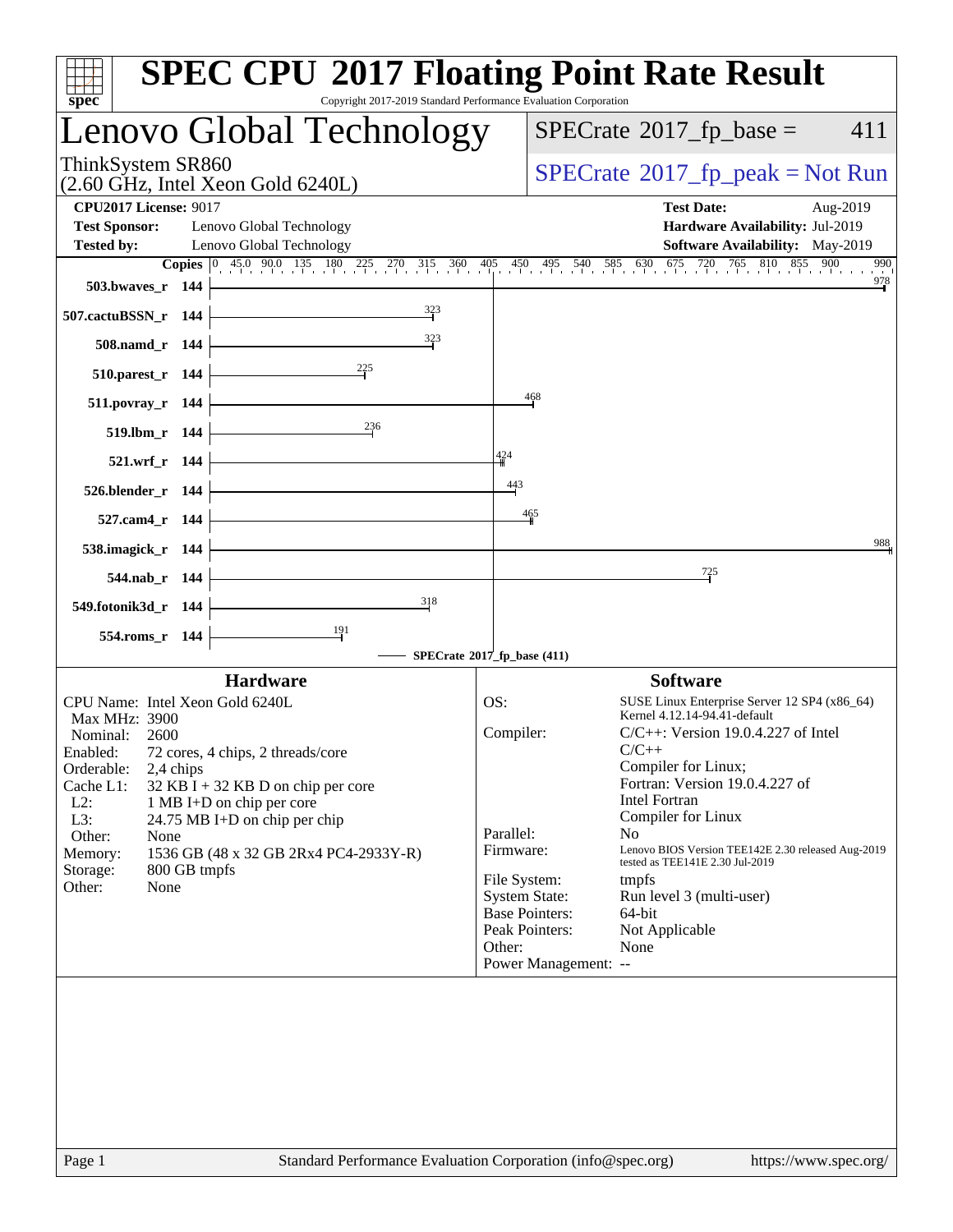

#### **[SPEC CPU](http://www.spec.org/auto/cpu2017/Docs/result-fields.html#SPECCPU2017FloatingPointRateResult)[2017 Floating Point Rate Result](http://www.spec.org/auto/cpu2017/Docs/result-fields.html#SPECCPU2017FloatingPointRateResult)** Copyright 2017-2019 Standard Performance Evaluation Corporation

### Lenovo Global Technology

(2.60 GHz, Intel Xeon Gold 6240L)

 $SPECTate$ <sup>®</sup>[2017\\_fp\\_base =](http://www.spec.org/auto/cpu2017/Docs/result-fields.html#SPECrate2017fpbase) 411

ThinkSystem SR860<br>  $(2.60 \text{ GHz}_{\odot} \text{ Intel } \text{Yoon} \text{ Gold } 6240 \text{ I})$  [SPECrate](http://www.spec.org/auto/cpu2017/Docs/result-fields.html#SPECrate2017fppeak)®[2017\\_fp\\_peak = N](http://www.spec.org/auto/cpu2017/Docs/result-fields.html#SPECrate2017fppeak)ot Run

**[CPU2017 License:](http://www.spec.org/auto/cpu2017/Docs/result-fields.html#CPU2017License)** 9017 **[Test Date:](http://www.spec.org/auto/cpu2017/Docs/result-fields.html#TestDate)** Aug-2019

**[Test Sponsor:](http://www.spec.org/auto/cpu2017/Docs/result-fields.html#TestSponsor)** Lenovo Global Technology **[Hardware Availability:](http://www.spec.org/auto/cpu2017/Docs/result-fields.html#HardwareAvailability)** Jul-2019 **[Tested by:](http://www.spec.org/auto/cpu2017/Docs/result-fields.html#Testedby)** Lenovo Global Technology **[Software Availability:](http://www.spec.org/auto/cpu2017/Docs/result-fields.html#SoftwareAvailability)** May-2019

#### **[Results Table](http://www.spec.org/auto/cpu2017/Docs/result-fields.html#ResultsTable)**

|                                                    |                                                                                                          | <b>Base</b>    |       |                |       |                |       | <b>Peak</b>   |                |              |                |              |                |              |
|----------------------------------------------------|----------------------------------------------------------------------------------------------------------|----------------|-------|----------------|-------|----------------|-------|---------------|----------------|--------------|----------------|--------------|----------------|--------------|
| <b>Benchmark</b>                                   | <b>Copies</b>                                                                                            | <b>Seconds</b> | Ratio | <b>Seconds</b> | Ratio | <b>Seconds</b> | Ratio | <b>Copies</b> | <b>Seconds</b> | <b>Ratio</b> | <b>Seconds</b> | <b>Ratio</b> | <b>Seconds</b> | <b>Ratio</b> |
| 503.bwayes r                                       | 144                                                                                                      | 1477           | 978   | 1478           | 977   | 1476           | 978   |               |                |              |                |              |                |              |
| 507.cactuBSSN r                                    | 144                                                                                                      | 562            | 324   | 564            | 323   | 564            | 323   |               |                |              |                |              |                |              |
| $508$ .namd $r$                                    | 144                                                                                                      | 423            | 324   | 423            | 323   | 423            | 323   |               |                |              |                |              |                |              |
| 510.parest_r                                       | 144                                                                                                      | 1672           | 225   | 1671           | 225   | 1683           | 224   |               |                |              |                |              |                |              |
| 511.povray_r                                       | 144                                                                                                      | 718            | 468   | 716            | 470   | 718            | 468   |               |                |              |                |              |                |              |
| 519.lbm r                                          | 144                                                                                                      | 643            | 236   | 643            | 236   | 643            | 236   |               |                |              |                |              |                |              |
| $521$ .wrf r                                       | 144                                                                                                      | 764            | 422   | 758            | 426   | 761            | 424   |               |                |              |                |              |                |              |
| 526.blender_r                                      | 144                                                                                                      | 496            | 443   | 495            | 443   | 495            | 443   |               |                |              |                |              |                |              |
| $527.cam4_r$                                       | 144                                                                                                      | 541            | 465   | 542            | 465   | 539            | 468   |               |                |              |                |              |                |              |
| 538.imagick_r                                      | 144                                                                                                      | 362            | 989   | 364            | 985   | 362            | 988   |               |                |              |                |              |                |              |
| $544$ .nab_r                                       | 144                                                                                                      | 334            | 725   | 334            | 725   | 334            | 725   |               |                |              |                |              |                |              |
| 549.fotonik3d r                                    | 144                                                                                                      | 1764           | 318   | 1763           | 318   | 1764           | 318   |               |                |              |                |              |                |              |
| $554$ .roms_r                                      | 144                                                                                                      | 1195           | 192   | 1200           | 191   | 1203           | 190   |               |                |              |                |              |                |              |
| $SPECrate^{\otimes}2017$ fp base =<br>411          |                                                                                                          |                |       |                |       |                |       |               |                |              |                |              |                |              |
| $SPECrate^{\circ}2017$ fp peak =<br><b>Not Run</b> |                                                                                                          |                |       |                |       |                |       |               |                |              |                |              |                |              |
|                                                    | Results appear in the order in which they were run. Bold underlined text indicates a median measurement. |                |       |                |       |                |       |               |                |              |                |              |                |              |

### **[Submit Notes](http://www.spec.org/auto/cpu2017/Docs/result-fields.html#SubmitNotes)**

 The numactl mechanism was used to bind copies to processors. The config file option 'submit' was used to generate numactl commands to bind each copy to a specific processor. For details, please see the config file.

### **[Operating System Notes](http://www.spec.org/auto/cpu2017/Docs/result-fields.html#OperatingSystemNotes)**

 Stack size set to unlimited using "ulimit -s unlimited" Tmpfs filesystem can be set with: mount -t tmpfs -o size=800g tmpfs /home Process tuning setting: echo 50000 > /proc/sys/kernel/sched\_cfs\_bandwidth\_slice\_us echo 240000000 > /proc/sys/kernel/sched\_latency\_ns echo 5000000 > /proc/sys/kernel/sched\_migration\_cost\_ns echo 100000000 > /proc/sys/kernel/sched\_min\_granularity\_ns echo 150000000 > /proc/sys/kernel/sched wakeup granularity ns

### **[General Notes](http://www.spec.org/auto/cpu2017/Docs/result-fields.html#GeneralNotes)**

Environment variables set by runcpu before the start of the run: LD LIBRARY PATH = "/home/cpu2017-1.0.5-ic19.0u4/lib/intel64"

Binaries compiled on a system with 1x Intel Core i9-799X CPU + 32GB RAM

**(Continued on next page)**

| Page 2<br>Standard Performance Evaluation Corporation (info@spec.org)<br>https://www.spec.org/ |
|------------------------------------------------------------------------------------------------|
|------------------------------------------------------------------------------------------------|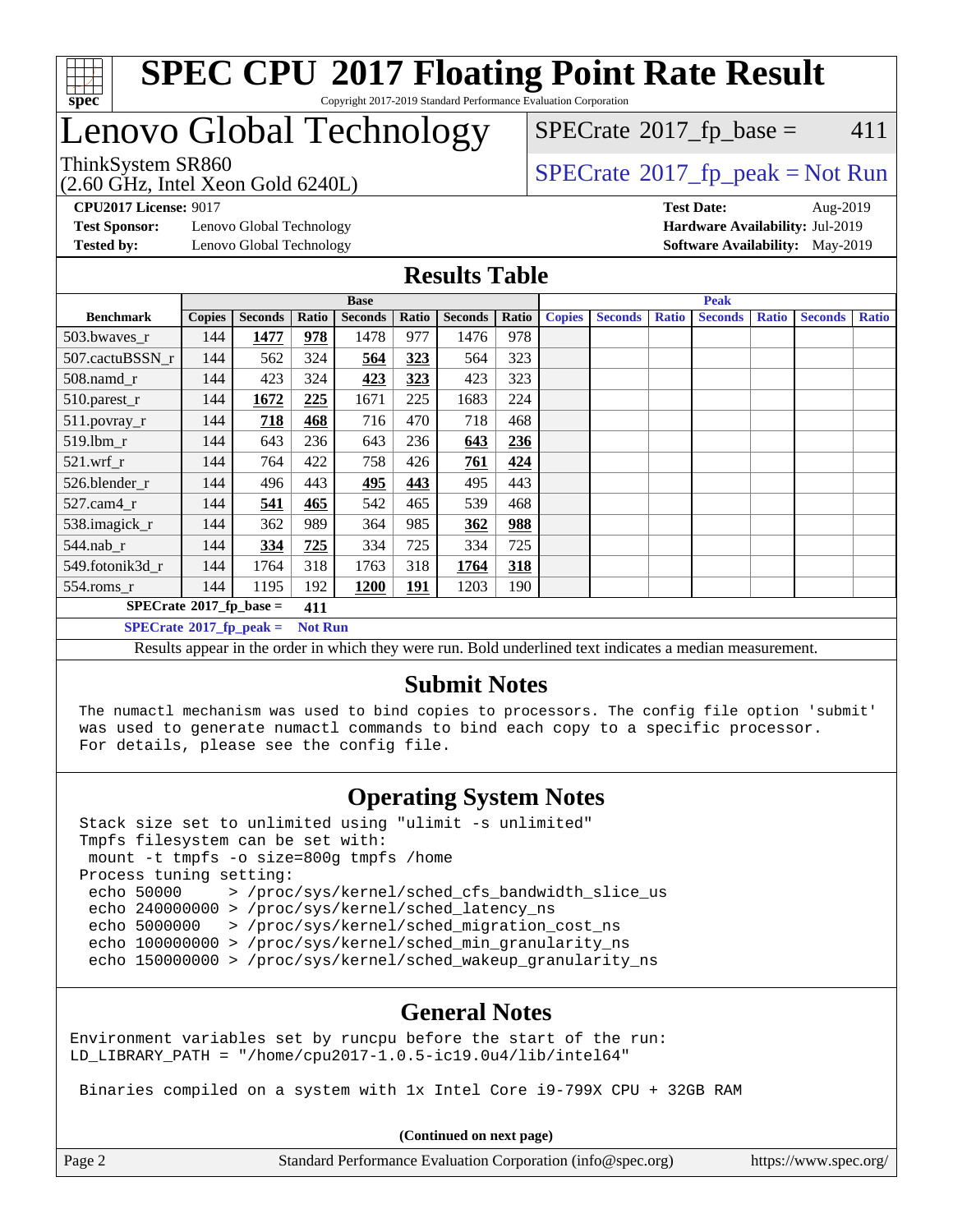

Copyright 2017-2019 Standard Performance Evaluation Corporation

## Lenovo Global Technology

 $SPECTate@2017<sub>fr</sub> base = 411$ 

(2.60 GHz, Intel Xeon Gold 6240L)

ThinkSystem SR860<br>  $SPECrate^{\circ}2017$  $SPECrate^{\circ}2017$  fp\_peak = Not Run

**[CPU2017 License:](http://www.spec.org/auto/cpu2017/Docs/result-fields.html#CPU2017License)** 9017 **[Test Date:](http://www.spec.org/auto/cpu2017/Docs/result-fields.html#TestDate)** Aug-2019

**[Test Sponsor:](http://www.spec.org/auto/cpu2017/Docs/result-fields.html#TestSponsor)** Lenovo Global Technology **[Hardware Availability:](http://www.spec.org/auto/cpu2017/Docs/result-fields.html#HardwareAvailability)** Jul-2019 **[Tested by:](http://www.spec.org/auto/cpu2017/Docs/result-fields.html#Testedby)** Lenovo Global Technology **[Software Availability:](http://www.spec.org/auto/cpu2017/Docs/result-fields.html#SoftwareAvailability)** May-2019

#### **[General Notes \(Continued\)](http://www.spec.org/auto/cpu2017/Docs/result-fields.html#GeneralNotes)**

 memory using Redhat Enterprise Linux 7.5 Transparent Huge Pages enabled by default Prior to runcpu invocation Filesystem page cache synced and cleared with: sync; echo 3> /proc/sys/vm/drop\_caches runcpu command invoked through numactl i.e.: numactl --interleave=all runcpu <etc> NA: The test sponsor attests, as of date of publication, that CVE-2017-5754 (Meltdown) is mitigated in the system as tested and documented. Yes: The test sponsor attests, as of date of publication, that CVE-2017-5753 (Spectre variant 1) is mitigated in the system as tested and documented. Yes: The test sponsor attests, as of date of publication, that CVE-2017-5715 (Spectre variant 2) is mitigated in the system as tested and documented. Yes: The test sponsor attests, as of date of publication, that CVE-2018-3640 (Spectre variant 3a) is mitigated in the system as tested and documented. Yes: The test sponsor attests, as of date of publication, that CVE-2018-3639 (Spectre variant 4) is mitigated in the system as tested and documented.

#### **[Platform Notes](http://www.spec.org/auto/cpu2017/Docs/result-fields.html#PlatformNotes)**

BIOS configuration: Choose Operating Mode set to Maximum Performance Choose Operating Mode set to Custom Mode C-States set to Legacy SNC set to Enable Sysinfo program /home/cpu2017-1.0.5-ic19.0u4/bin/sysinfo Rev: r5974 of 2018-05-19 9bcde8f2999c33d61f64985e45859ea9 running on linux-6lsv Mon Aug 26 09:58:05 2019 SUT (System Under Test) info as seen by some common utilities. For more information on this section, see <https://www.spec.org/cpu2017/Docs/config.html#sysinfo> From /proc/cpuinfo model name : Intel(R) Xeon(R) Gold 6240L CPU @ 2.60GHz 4 "physical id"s (chips) 144 "processors" cores, siblings (Caution: counting these is hw and system dependent. The following excerpts from /proc/cpuinfo might not be reliable. Use with caution.) cpu cores : 18 siblings : 36 physical 0: cores 0 1 2 3 4 8 9 10 11 16 17 18 19 20 24 25 26 27 physical 1: cores 0 1 2 3 4 8 9 10 11 16 17 18 19 20 24 25 26 27 physical 2: cores 0 1 2 3 4 8 9 10 11 16 17 18 19 20 24 25 26 27 physical 3: cores 0 1 2 3 4 8 9 10 11 16 17 18 19 20 24 25 26 27

**(Continued on next page)**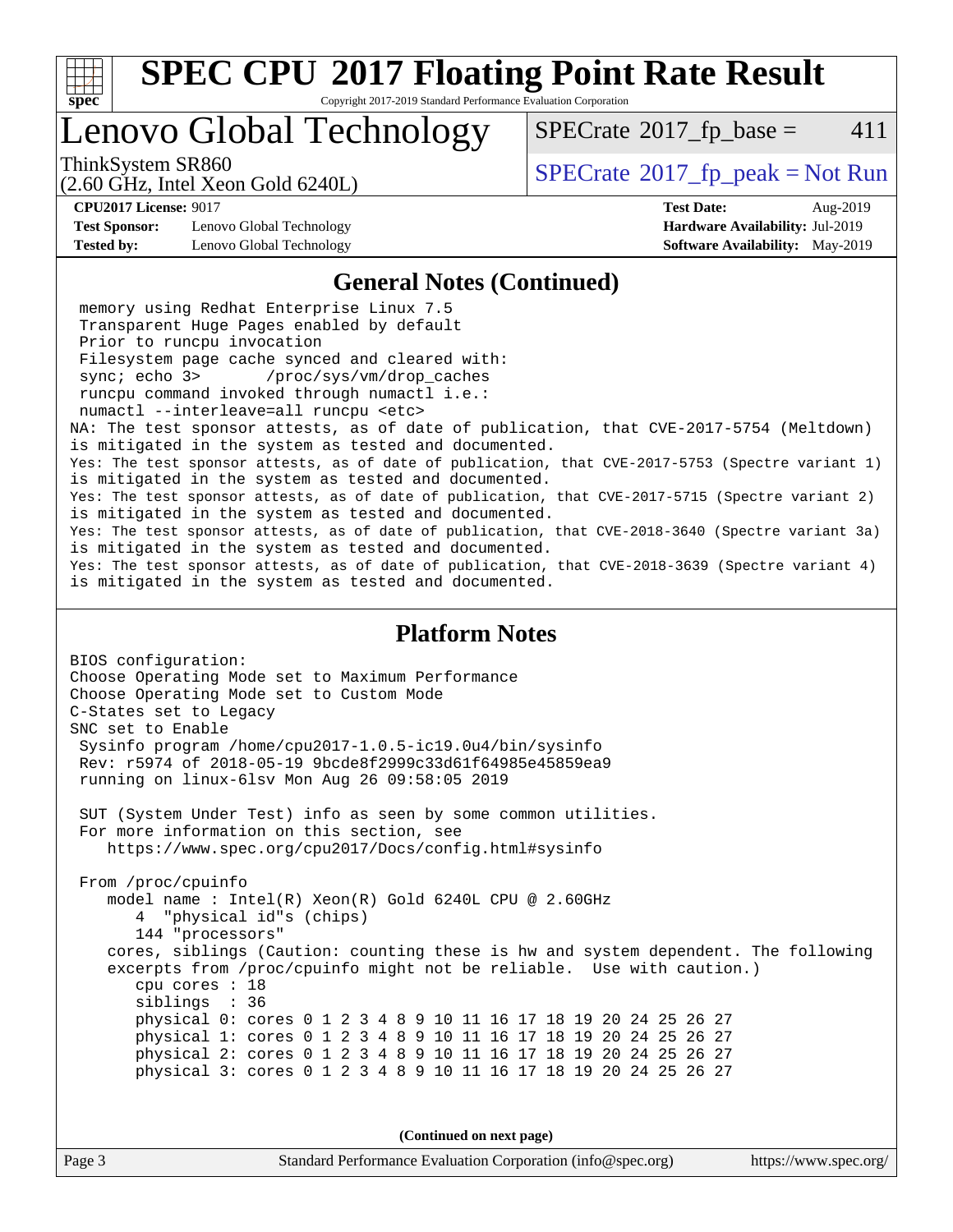

Copyright 2017-2019 Standard Performance Evaluation Corporation

### Lenovo Global Technology

 $SPECTate@2017_fp\_base = 411$ 

(2.60 GHz, Intel Xeon Gold 6240L)

ThinkSystem SR860<br>  $(2.60 \text{ GHz})$  Intel Xeon Gold 6240L)

**[CPU2017 License:](http://www.spec.org/auto/cpu2017/Docs/result-fields.html#CPU2017License)** 9017 **[Test Date:](http://www.spec.org/auto/cpu2017/Docs/result-fields.html#TestDate)** Aug-2019

**[Test Sponsor:](http://www.spec.org/auto/cpu2017/Docs/result-fields.html#TestSponsor)** Lenovo Global Technology **[Hardware Availability:](http://www.spec.org/auto/cpu2017/Docs/result-fields.html#HardwareAvailability)** Jul-2019 **[Tested by:](http://www.spec.org/auto/cpu2017/Docs/result-fields.html#Testedby)** Lenovo Global Technology **[Software Availability:](http://www.spec.org/auto/cpu2017/Docs/result-fields.html#SoftwareAvailability)** May-2019

#### **[Platform Notes \(Continued\)](http://www.spec.org/auto/cpu2017/Docs/result-fields.html#PlatformNotes)**

| From 1scpu:                |                                                                                      |  |  |  |  |  |
|----------------------------|--------------------------------------------------------------------------------------|--|--|--|--|--|
| Architecture:              | x86 64                                                                               |  |  |  |  |  |
| $CPU$ op-mode(s):          | $32$ -bit, $64$ -bit                                                                 |  |  |  |  |  |
| Byte Order:                | Little Endian                                                                        |  |  |  |  |  |
| CPU(s):                    | 144                                                                                  |  |  |  |  |  |
| $On$ -line CPU $(s)$ list: | $0 - 143$                                                                            |  |  |  |  |  |
| Thread( $s$ ) per core:    | 2                                                                                    |  |  |  |  |  |
| $Core(s)$ per socket:      | 18                                                                                   |  |  |  |  |  |
| Socket(s):                 | 4                                                                                    |  |  |  |  |  |
| NUMA $node(s)$ :           | 8                                                                                    |  |  |  |  |  |
| Vendor ID:                 | GenuineIntel                                                                         |  |  |  |  |  |
| CPU family:                | 6                                                                                    |  |  |  |  |  |
| Model:                     | 85                                                                                   |  |  |  |  |  |
| Model name:                | $Intel(R) Xeon(R) Gold 6240L CPU @ 2.60GHz$                                          |  |  |  |  |  |
| Stepping:                  | 7                                                                                    |  |  |  |  |  |
| CPU MHz:                   | 2600.000                                                                             |  |  |  |  |  |
| CPU max MHz:               | 3900.0000                                                                            |  |  |  |  |  |
| CPU min MHz:               | 1000.0000                                                                            |  |  |  |  |  |
| BogoMIPS:                  | 5200.00                                                                              |  |  |  |  |  |
| Virtualization:            | $VT - x$                                                                             |  |  |  |  |  |
| L1d cache:                 | 32K                                                                                  |  |  |  |  |  |
| Lli cache:                 | 32K                                                                                  |  |  |  |  |  |
| $L2$ cache:                | 1024K                                                                                |  |  |  |  |  |
| $L3$ cache:                | 25344K                                                                               |  |  |  |  |  |
| NUMA node0 CPU(s):         | $0-2, 5, 6, 9, 10, 14, 15, 72-74, 77, 78, 81, 82, 86, 87$                            |  |  |  |  |  |
| NUMA nodel CPU(s):         | 3, 4, 7, 8, 11-13, 16, 17, 75, 76, 79, 80, 83-85, 88, 89                             |  |  |  |  |  |
| NUMA $node2$ $CPU(s)$ :    | 18-20, 23, 24, 27, 28, 32, 33, 90-92, 95, 96, 99, 100, 104, 105                      |  |  |  |  |  |
| NUMA node3 CPU(s):         | 21, 22, 25, 26, 29-31, 34, 35, 93, 94, 97, 98, 101-103, 106, 107                     |  |  |  |  |  |
| NUMA $node4$ $CPU(s):$     | 36-38, 41, 42, 45, 46, 50, 51, 108-110, 113, 114, 117, 118, 122, 123                 |  |  |  |  |  |
| NUMA node5 CPU(s):         | 39, 40, 43, 44, 47-49, 52, 53, 111, 112, 115, 116, 119-121, 124, 125                 |  |  |  |  |  |
| NUMA node6 CPU(s):         | 54-56, 59, 60, 63, 64, 68, 69, 126-128, 131, 132, 135, 136, 140, 141                 |  |  |  |  |  |
| NUMA $node7$ CPU $(s)$ :   | 57, 58, 61, 62, 65-67, 70, 71, 129, 130, 133, 134, 137-139, 142, 143                 |  |  |  |  |  |
| Flaqs:                     | fpu vme de pse tsc msr pae mce cx8 apic sep mtrr pge mca cmov                        |  |  |  |  |  |
|                            | pat pse36 clflush dts acpi mmx fxsr sse sse2 ss ht tm pbe syscall nx pdpe1gb rdtscp  |  |  |  |  |  |
|                            | lm constant_tsc art arch_perfmon pebs bts rep_good nopl xtopology nonstop_tsc cpuid  |  |  |  |  |  |
|                            | aperfmperf pni pclmulqdq dtes64 monitor ds_cpl vmx smx est tm2 ssse3 sdbg fma cx16   |  |  |  |  |  |
|                            | xtpr pdcm pcid dca sse4_1 sse4_2 x2apic movbe popcnt tsc_deadline_timer aes xsave    |  |  |  |  |  |
|                            | avx f16c rdrand lahf_lm abm 3dnowprefetch cpuid_fault epb cat_13 cdp_13              |  |  |  |  |  |
|                            | invpcid_single intel_ppin ssbd mba ibrs ibpb stibp tpr_shadow vnmi flexpriority ept  |  |  |  |  |  |
|                            | vpid fsgsbase tsc_adjust bmil hle avx2 smep bmi2 erms invpcid rtm cqm mpx rdt_a      |  |  |  |  |  |
|                            | avx512f avx512dq rdseed adx smap clflushopt clwb intel_pt avx512cd avx512bw avx512vl |  |  |  |  |  |
|                            | xsaveopt xsavec xgetbvl xsaves cqm_llc cqm_occup_llc cqm_mbm_total cqm_mbm_local     |  |  |  |  |  |
|                            | dtherm ida arat pln pts pku ospke avx512_vnni flush_lld arch_capabilities            |  |  |  |  |  |
|                            |                                                                                      |  |  |  |  |  |

 /proc/cpuinfo cache data cache size : 25344 KB

**(Continued on next page)**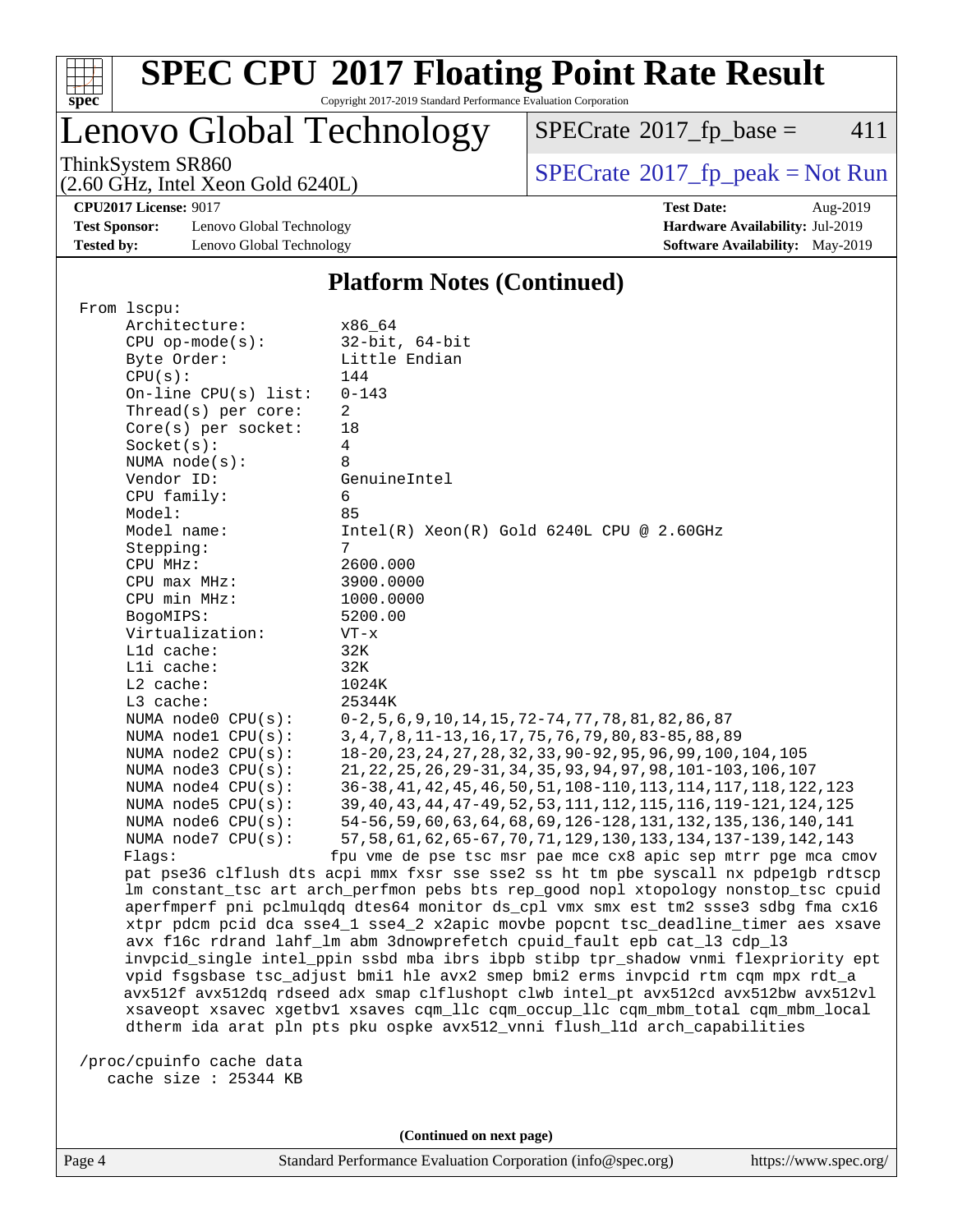

Copyright 2017-2019 Standard Performance Evaluation Corporation

### Lenovo Global Technology

 $SPECTate$ <sup>®</sup>[2017\\_fp\\_base =](http://www.spec.org/auto/cpu2017/Docs/result-fields.html#SPECrate2017fpbase) 411

ThinkSystem SR860<br>(2.60 GHz, Intel Xeon Gold 6240I)  $\begin{array}{c} | \text{SPECrate} \textdegree 2017\_fp\_peak = Not Run \end{array}$  $\begin{array}{c} | \text{SPECrate} \textdegree 2017\_fp\_peak = Not Run \end{array}$  $\begin{array}{c} | \text{SPECrate} \textdegree 2017\_fp\_peak = Not Run \end{array}$ 

**[Test Sponsor:](http://www.spec.org/auto/cpu2017/Docs/result-fields.html#TestSponsor)** Lenovo Global Technology **[Hardware Availability:](http://www.spec.org/auto/cpu2017/Docs/result-fields.html#HardwareAvailability)** Jul-2019 **[Tested by:](http://www.spec.org/auto/cpu2017/Docs/result-fields.html#Testedby)** Lenovo Global Technology **[Software Availability:](http://www.spec.org/auto/cpu2017/Docs/result-fields.html#SoftwareAvailability)** May-2019

(2.60 GHz, Intel Xeon Gold 6240L)

**[CPU2017 License:](http://www.spec.org/auto/cpu2017/Docs/result-fields.html#CPU2017License)** 9017 **[Test Date:](http://www.spec.org/auto/cpu2017/Docs/result-fields.html#TestDate)** Aug-2019

### **[Platform Notes \(Continued\)](http://www.spec.org/auto/cpu2017/Docs/result-fields.html#PlatformNotes)**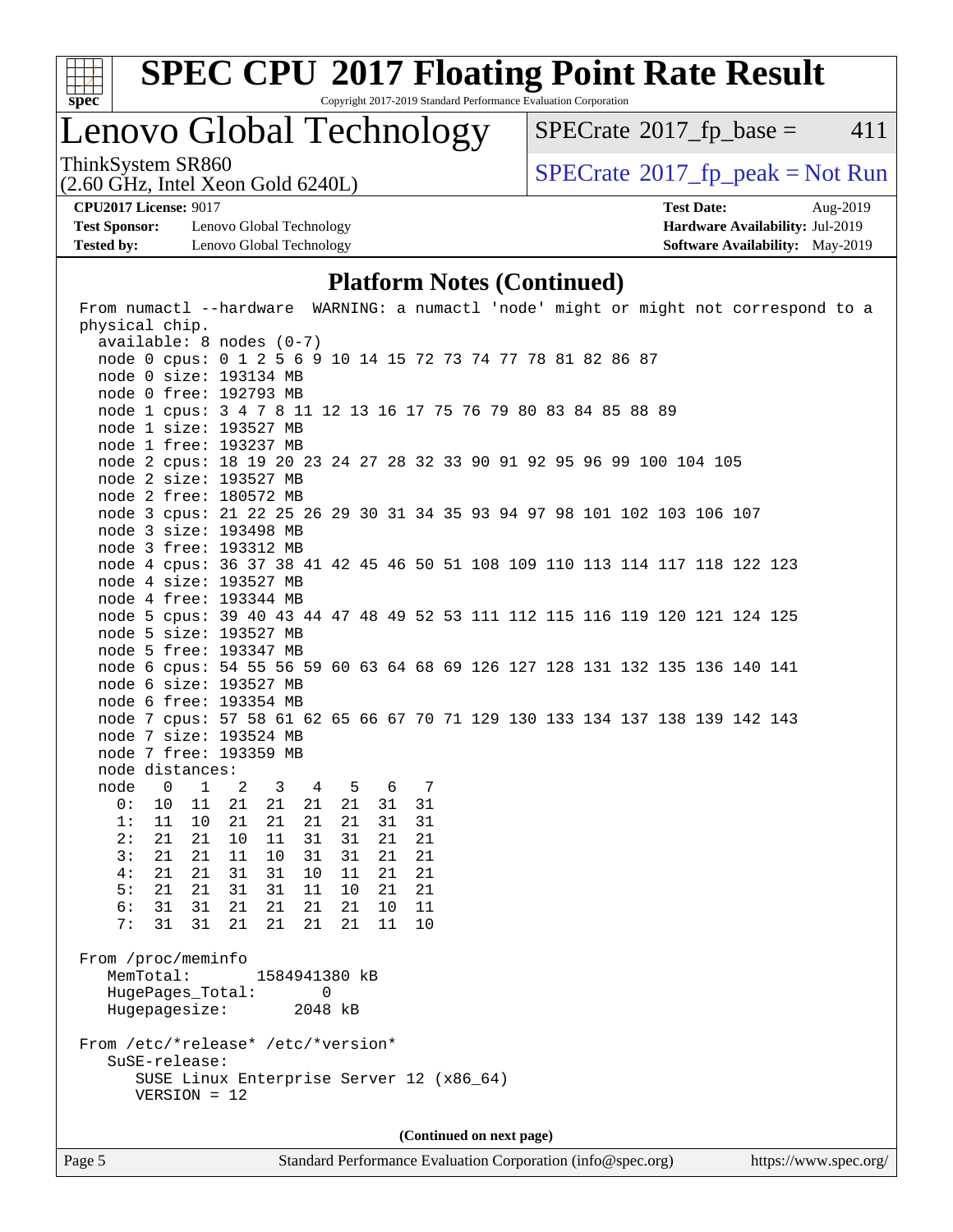

**(Continued on next page)**

| лчагч т споппансе плані |  |  |  |  |
|-------------------------|--|--|--|--|
|                         |  |  |  |  |

Page 6 Standard Performance Evaluation Corporation [\(info@spec.org\)](mailto:info@spec.org) <https://www.spec.org/>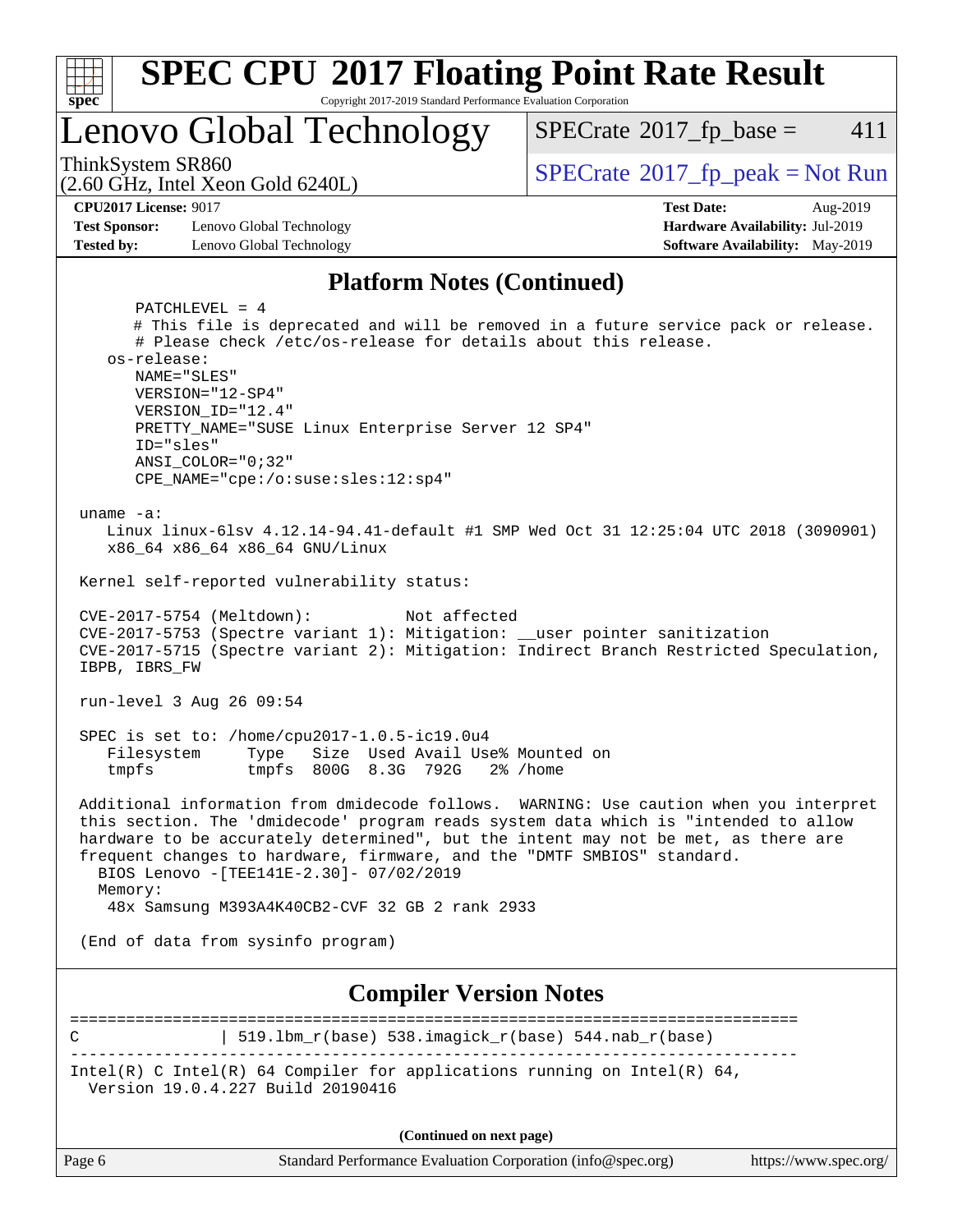

Copyright 2017-2019 Standard Performance Evaluation Corporation

Lenovo Global Technology

 $SPECTate@2017_fp\_base = 411$ 

(2.60 GHz, Intel Xeon Gold 6240L)

ThinkSystem SR860<br>  $(2.60 \text{ GHz})$  Intel Xeon Gold 6240L)

**[Test Sponsor:](http://www.spec.org/auto/cpu2017/Docs/result-fields.html#TestSponsor)** Lenovo Global Technology **[Hardware Availability:](http://www.spec.org/auto/cpu2017/Docs/result-fields.html#HardwareAvailability)** Jul-2019 **[Tested by:](http://www.spec.org/auto/cpu2017/Docs/result-fields.html#Testedby)** Lenovo Global Technology **[Software Availability:](http://www.spec.org/auto/cpu2017/Docs/result-fields.html#SoftwareAvailability)** May-2019

**[CPU2017 License:](http://www.spec.org/auto/cpu2017/Docs/result-fields.html#CPU2017License)** 9017 **[Test Date:](http://www.spec.org/auto/cpu2017/Docs/result-fields.html#TestDate)** Aug-2019

### **[Compiler Version Notes \(Continued\)](http://www.spec.org/auto/cpu2017/Docs/result-fields.html#CompilerVersionNotes)**

|            | Copyright (C) 1985-2019 Intel Corporation. All rights reserved.                                                                                                                                                                                                                                                                                                                                                                                                                                   |                       |
|------------|---------------------------------------------------------------------------------------------------------------------------------------------------------------------------------------------------------------------------------------------------------------------------------------------------------------------------------------------------------------------------------------------------------------------------------------------------------------------------------------------------|-----------------------|
|            |                                                                                                                                                                                                                                                                                                                                                                                                                                                                                                   |                       |
| $C++$      | 508.namd_r(base) 510.parest_r(base)                                                                                                                                                                                                                                                                                                                                                                                                                                                               |                       |
|            | Intel(R) $C++$ Intel(R) 64 Compiler for applications running on Intel(R) 64,<br>Version 19.0.4.227 Build 20190416<br>Copyright (C) 1985-2019 Intel Corporation. All rights reserved.                                                                                                                                                                                                                                                                                                              |                       |
|            |                                                                                                                                                                                                                                                                                                                                                                                                                                                                                                   |                       |
|            | $C++$ , C $\vert$ 511.povray_r(base) 526.blender_r(base)                                                                                                                                                                                                                                                                                                                                                                                                                                          |                       |
|            | Intel(R) $C++$ Intel(R) 64 Compiler for applications running on Intel(R) 64,<br>Version 19.0.4.227 Build 20190416                                                                                                                                                                                                                                                                                                                                                                                 |                       |
|            | Copyright (C) 1985-2019 Intel Corporation. All rights reserved.<br>Intel(R) C Intel(R) 64 Compiler for applications running on Intel(R) 64,                                                                                                                                                                                                                                                                                                                                                       |                       |
|            | Version 19.0.4.227 Build 20190416<br>Copyright (C) 1985-2019 Intel Corporation. All rights reserved.                                                                                                                                                                                                                                                                                                                                                                                              |                       |
|            |                                                                                                                                                                                                                                                                                                                                                                                                                                                                                                   |                       |
|            | $C++$ , C, Fortran   507.cactuBSSN_r(base)                                                                                                                                                                                                                                                                                                                                                                                                                                                        |                       |
|            | Intel(R) $C++$ Intel(R) 64 Compiler for applications running on Intel(R) 64,<br>Version 19.0.4.227 Build 20190416<br>Copyright (C) 1985-2019 Intel Corporation. All rights reserved.<br>Intel(R) C Intel(R) 64 Compiler for applications running on Intel(R) 64,<br>Version 19.0.4.227 Build 20190416<br>Copyright (C) 1985-2019 Intel Corporation. All rights reserved.<br>$Intel(R)$ Fortran Intel(R) 64 Compiler for applications running on Intel(R)<br>64, Version 19.0.4.227 Build 20190416 |                       |
|            | Copyright (C) 1985-2019 Intel Corporation. All rights reserved.                                                                                                                                                                                                                                                                                                                                                                                                                                   |                       |
|            |                                                                                                                                                                                                                                                                                                                                                                                                                                                                                                   |                       |
|            | Fortran $\vert$ 503.bwaves_r(base) 549.fotonik3d_r(base) 554.roms_r(base)                                                                                                                                                                                                                                                                                                                                                                                                                         |                       |
|            | $Intel(R)$ Fortran Intel(R) 64 Compiler for applications running on Intel(R)<br>64, Version 19.0.4.227 Build 20190416<br>Copyright (C) 1985-2019 Intel Corporation. All rights reserved.                                                                                                                                                                                                                                                                                                          |                       |
|            |                                                                                                                                                                                                                                                                                                                                                                                                                                                                                                   |                       |
| Fortran, C | $\vert$ 521.wrf_r(base) 527.cam4_r(base)                                                                                                                                                                                                                                                                                                                                                                                                                                                          |                       |
|            | (Continued on next page)                                                                                                                                                                                                                                                                                                                                                                                                                                                                          |                       |
| Page 7     | Standard Performance Evaluation Corporation (info@spec.org)                                                                                                                                                                                                                                                                                                                                                                                                                                       | https://www.spec.org/ |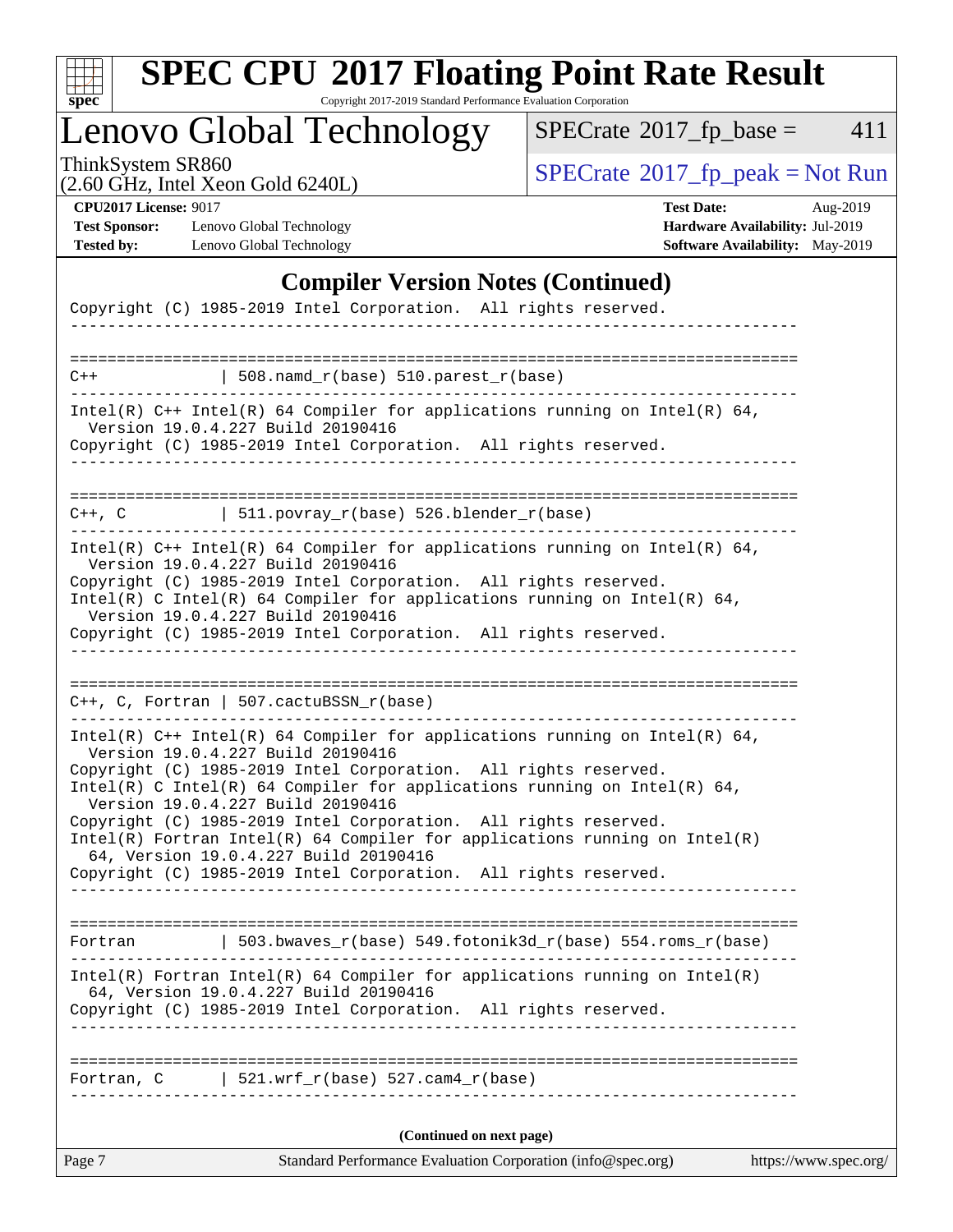

Copyright 2017-2019 Standard Performance Evaluation Corporation

### Lenovo Global Technology

 $SPECTate$ <sup>®</sup>[2017\\_fp\\_base =](http://www.spec.org/auto/cpu2017/Docs/result-fields.html#SPECrate2017fpbase) 411

ThinkSystem SR860<br>  $SPECrate^{\circ}2017$  $SPECrate^{\circ}2017$  fp\_peak = Not Run

(2.60 GHz, Intel Xeon Gold 6240L)

**[Test Sponsor:](http://www.spec.org/auto/cpu2017/Docs/result-fields.html#TestSponsor)** Lenovo Global Technology **[Hardware Availability:](http://www.spec.org/auto/cpu2017/Docs/result-fields.html#HardwareAvailability)** Jul-2019 **[Tested by:](http://www.spec.org/auto/cpu2017/Docs/result-fields.html#Testedby)** Lenovo Global Technology **[Software Availability:](http://www.spec.org/auto/cpu2017/Docs/result-fields.html#SoftwareAvailability)** May-2019

**[CPU2017 License:](http://www.spec.org/auto/cpu2017/Docs/result-fields.html#CPU2017License)** 9017 **[Test Date:](http://www.spec.org/auto/cpu2017/Docs/result-fields.html#TestDate)** Aug-2019

### **[Compiler Version Notes \(Continued\)](http://www.spec.org/auto/cpu2017/Docs/result-fields.html#CompilerVersionNotes)**

Intel(R) Fortran Intel(R)  $64$  Compiler for applications running on Intel(R) 64, Version 19.0.4.227 Build 20190416 Copyright (C) 1985-2019 Intel Corporation. All rights reserved. Intel(R) C Intel(R) 64 Compiler for applications running on Intel(R) 64, Version 19.0.4.227 Build 20190416 Copyright (C) 1985-2019 Intel Corporation. All rights reserved. ------------------------------------------------------------------------------

### **[Base Compiler Invocation](http://www.spec.org/auto/cpu2017/Docs/result-fields.html#BaseCompilerInvocation)**

[C benchmarks](http://www.spec.org/auto/cpu2017/Docs/result-fields.html#Cbenchmarks): [icc -m64 -std=c11](http://www.spec.org/cpu2017/results/res2019q3/cpu2017-20190902-17481.flags.html#user_CCbase_intel_icc_64bit_c11_33ee0cdaae7deeeab2a9725423ba97205ce30f63b9926c2519791662299b76a0318f32ddfffdc46587804de3178b4f9328c46fa7c2b0cd779d7a61945c91cd35)

[C++ benchmarks:](http://www.spec.org/auto/cpu2017/Docs/result-fields.html#CXXbenchmarks) [icpc -m64](http://www.spec.org/cpu2017/results/res2019q3/cpu2017-20190902-17481.flags.html#user_CXXbase_intel_icpc_64bit_4ecb2543ae3f1412ef961e0650ca070fec7b7afdcd6ed48761b84423119d1bf6bdf5cad15b44d48e7256388bc77273b966e5eb805aefd121eb22e9299b2ec9d9)

[Fortran benchmarks](http://www.spec.org/auto/cpu2017/Docs/result-fields.html#Fortranbenchmarks): [ifort -m64](http://www.spec.org/cpu2017/results/res2019q3/cpu2017-20190902-17481.flags.html#user_FCbase_intel_ifort_64bit_24f2bb282fbaeffd6157abe4f878425411749daecae9a33200eee2bee2fe76f3b89351d69a8130dd5949958ce389cf37ff59a95e7a40d588e8d3a57e0c3fd751)

[Benchmarks using both Fortran and C](http://www.spec.org/auto/cpu2017/Docs/result-fields.html#BenchmarksusingbothFortranandC): [ifort -m64](http://www.spec.org/cpu2017/results/res2019q3/cpu2017-20190902-17481.flags.html#user_CC_FCbase_intel_ifort_64bit_24f2bb282fbaeffd6157abe4f878425411749daecae9a33200eee2bee2fe76f3b89351d69a8130dd5949958ce389cf37ff59a95e7a40d588e8d3a57e0c3fd751) [icc -m64 -std=c11](http://www.spec.org/cpu2017/results/res2019q3/cpu2017-20190902-17481.flags.html#user_CC_FCbase_intel_icc_64bit_c11_33ee0cdaae7deeeab2a9725423ba97205ce30f63b9926c2519791662299b76a0318f32ddfffdc46587804de3178b4f9328c46fa7c2b0cd779d7a61945c91cd35)

[Benchmarks using both C and C++](http://www.spec.org/auto/cpu2017/Docs/result-fields.html#BenchmarksusingbothCandCXX): [icpc -m64](http://www.spec.org/cpu2017/results/res2019q3/cpu2017-20190902-17481.flags.html#user_CC_CXXbase_intel_icpc_64bit_4ecb2543ae3f1412ef961e0650ca070fec7b7afdcd6ed48761b84423119d1bf6bdf5cad15b44d48e7256388bc77273b966e5eb805aefd121eb22e9299b2ec9d9) [icc -m64 -std=c11](http://www.spec.org/cpu2017/results/res2019q3/cpu2017-20190902-17481.flags.html#user_CC_CXXbase_intel_icc_64bit_c11_33ee0cdaae7deeeab2a9725423ba97205ce30f63b9926c2519791662299b76a0318f32ddfffdc46587804de3178b4f9328c46fa7c2b0cd779d7a61945c91cd35)

[Benchmarks using Fortran, C, and C++:](http://www.spec.org/auto/cpu2017/Docs/result-fields.html#BenchmarksusingFortranCandCXX) [icpc -m64](http://www.spec.org/cpu2017/results/res2019q3/cpu2017-20190902-17481.flags.html#user_CC_CXX_FCbase_intel_icpc_64bit_4ecb2543ae3f1412ef961e0650ca070fec7b7afdcd6ed48761b84423119d1bf6bdf5cad15b44d48e7256388bc77273b966e5eb805aefd121eb22e9299b2ec9d9) [icc -m64 -std=c11](http://www.spec.org/cpu2017/results/res2019q3/cpu2017-20190902-17481.flags.html#user_CC_CXX_FCbase_intel_icc_64bit_c11_33ee0cdaae7deeeab2a9725423ba97205ce30f63b9926c2519791662299b76a0318f32ddfffdc46587804de3178b4f9328c46fa7c2b0cd779d7a61945c91cd35) [ifort -m64](http://www.spec.org/cpu2017/results/res2019q3/cpu2017-20190902-17481.flags.html#user_CC_CXX_FCbase_intel_ifort_64bit_24f2bb282fbaeffd6157abe4f878425411749daecae9a33200eee2bee2fe76f3b89351d69a8130dd5949958ce389cf37ff59a95e7a40d588e8d3a57e0c3fd751)

### **[Base Portability Flags](http://www.spec.org/auto/cpu2017/Docs/result-fields.html#BasePortabilityFlags)**

 503.bwaves\_r: [-DSPEC\\_LP64](http://www.spec.org/cpu2017/results/res2019q3/cpu2017-20190902-17481.flags.html#suite_basePORTABILITY503_bwaves_r_DSPEC_LP64) 507.cactuBSSN\_r: [-DSPEC\\_LP64](http://www.spec.org/cpu2017/results/res2019q3/cpu2017-20190902-17481.flags.html#suite_basePORTABILITY507_cactuBSSN_r_DSPEC_LP64) 508.namd\_r: [-DSPEC\\_LP64](http://www.spec.org/cpu2017/results/res2019q3/cpu2017-20190902-17481.flags.html#suite_basePORTABILITY508_namd_r_DSPEC_LP64) 510.parest\_r: [-DSPEC\\_LP64](http://www.spec.org/cpu2017/results/res2019q3/cpu2017-20190902-17481.flags.html#suite_basePORTABILITY510_parest_r_DSPEC_LP64) 511.povray\_r: [-DSPEC\\_LP64](http://www.spec.org/cpu2017/results/res2019q3/cpu2017-20190902-17481.flags.html#suite_basePORTABILITY511_povray_r_DSPEC_LP64) 519.lbm\_r: [-DSPEC\\_LP64](http://www.spec.org/cpu2017/results/res2019q3/cpu2017-20190902-17481.flags.html#suite_basePORTABILITY519_lbm_r_DSPEC_LP64) 521.wrf\_r: [-DSPEC\\_LP64](http://www.spec.org/cpu2017/results/res2019q3/cpu2017-20190902-17481.flags.html#suite_basePORTABILITY521_wrf_r_DSPEC_LP64) [-DSPEC\\_CASE\\_FLAG](http://www.spec.org/cpu2017/results/res2019q3/cpu2017-20190902-17481.flags.html#b521.wrf_r_baseCPORTABILITY_DSPEC_CASE_FLAG) [-convert big\\_endian](http://www.spec.org/cpu2017/results/res2019q3/cpu2017-20190902-17481.flags.html#user_baseFPORTABILITY521_wrf_r_convert_big_endian_c3194028bc08c63ac5d04de18c48ce6d347e4e562e8892b8bdbdc0214820426deb8554edfa529a3fb25a586e65a3d812c835984020483e7e73212c4d31a38223) 526.blender\_r: [-DSPEC\\_LP64](http://www.spec.org/cpu2017/results/res2019q3/cpu2017-20190902-17481.flags.html#suite_basePORTABILITY526_blender_r_DSPEC_LP64) [-DSPEC\\_LINUX](http://www.spec.org/cpu2017/results/res2019q3/cpu2017-20190902-17481.flags.html#b526.blender_r_baseCPORTABILITY_DSPEC_LINUX) [-funsigned-char](http://www.spec.org/cpu2017/results/res2019q3/cpu2017-20190902-17481.flags.html#user_baseCPORTABILITY526_blender_r_force_uchar_40c60f00ab013830e2dd6774aeded3ff59883ba5a1fc5fc14077f794d777847726e2a5858cbc7672e36e1b067e7e5c1d9a74f7176df07886a243d7cc18edfe67) 527.cam4\_r: [-DSPEC\\_LP64](http://www.spec.org/cpu2017/results/res2019q3/cpu2017-20190902-17481.flags.html#suite_basePORTABILITY527_cam4_r_DSPEC_LP64) [-DSPEC\\_CASE\\_FLAG](http://www.spec.org/cpu2017/results/res2019q3/cpu2017-20190902-17481.flags.html#b527.cam4_r_baseCPORTABILITY_DSPEC_CASE_FLAG) 538.imagick\_r: [-DSPEC\\_LP64](http://www.spec.org/cpu2017/results/res2019q3/cpu2017-20190902-17481.flags.html#suite_basePORTABILITY538_imagick_r_DSPEC_LP64) 544.nab\_r: [-DSPEC\\_LP64](http://www.spec.org/cpu2017/results/res2019q3/cpu2017-20190902-17481.flags.html#suite_basePORTABILITY544_nab_r_DSPEC_LP64) 549.fotonik3d\_r: [-DSPEC\\_LP64](http://www.spec.org/cpu2017/results/res2019q3/cpu2017-20190902-17481.flags.html#suite_basePORTABILITY549_fotonik3d_r_DSPEC_LP64) 554.roms\_r: [-DSPEC\\_LP64](http://www.spec.org/cpu2017/results/res2019q3/cpu2017-20190902-17481.flags.html#suite_basePORTABILITY554_roms_r_DSPEC_LP64)